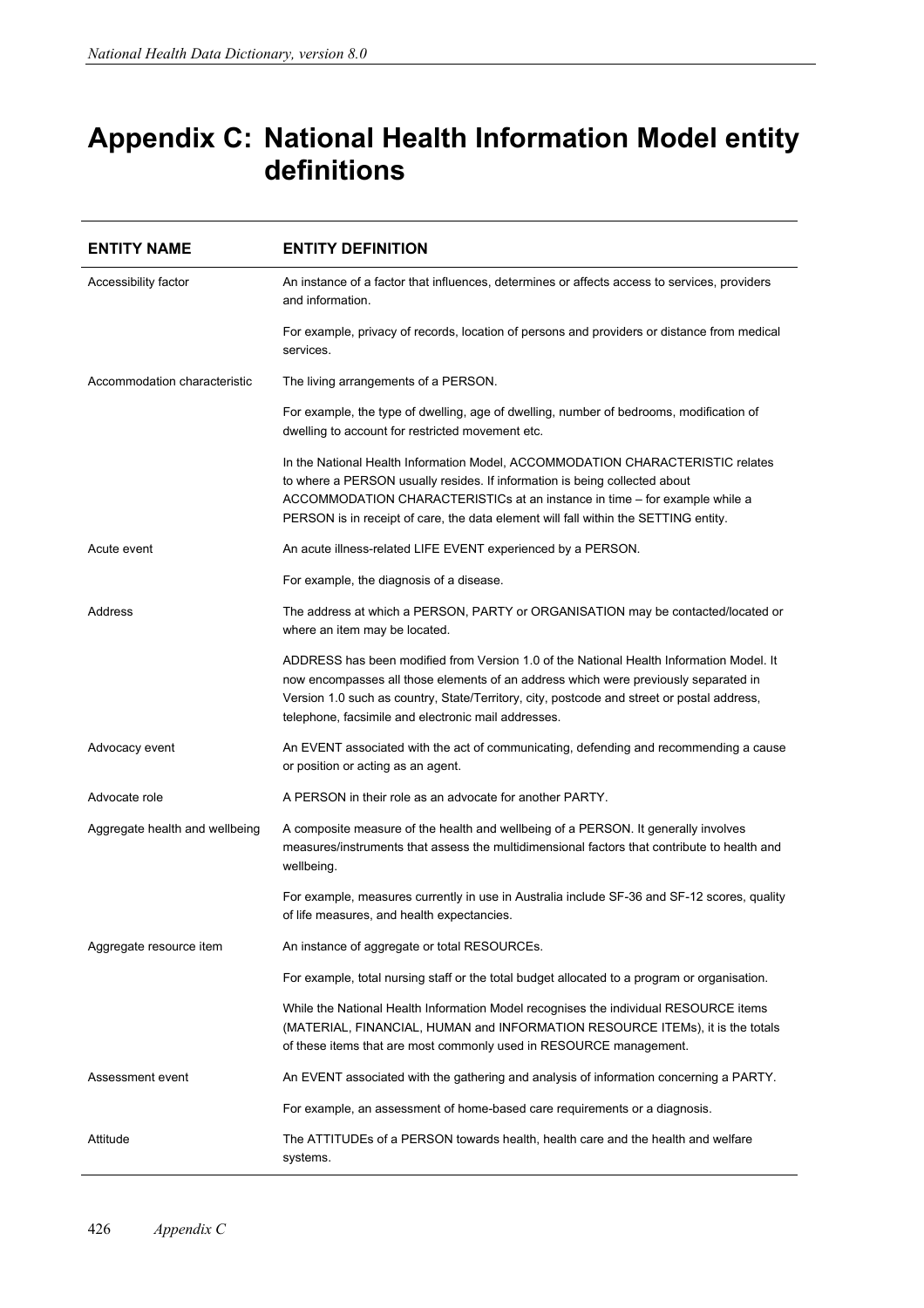| <b>ENTITY NAME</b>        | <b>ENTITY DEFINITION</b>                                                                                                                                                                                                                                                                       |
|---------------------------|------------------------------------------------------------------------------------------------------------------------------------------------------------------------------------------------------------------------------------------------------------------------------------------------|
| Availability factor       | An instance of a factor that influences, determines or affects the availability of services for a<br>PERSON or group.                                                                                                                                                                          |
|                           | For example, the availability of services such as employment assistance for a PERSON with<br>a disability.                                                                                                                                                                                     |
| Belief                    | The BELIEFs of a PERSON about health, health care and the health and welfare systems.                                                                                                                                                                                                          |
| <b>Benchmark</b>          | A criterion against which something is measured.                                                                                                                                                                                                                                               |
|                           | Compare with STANDARD.                                                                                                                                                                                                                                                                         |
| <b>Birth event</b>        | The EVENT of being born.                                                                                                                                                                                                                                                                       |
|                           | It describes EVENTs which happen to both the baby and the mother during the birth, but<br>does not include descriptions of the of the health of the baby or mother; these elements are<br>mapped to subtypes of the STATE OF HEALTH AND WELLBEING entity.                                      |
| <b>Built environment</b>  | The BUILT ENVIRONMENT (or man-made environment) in which a PERSON or community<br>lives.                                                                                                                                                                                                       |
|                           | For example, quality of housing and access to appropriate sanitation systems.                                                                                                                                                                                                                  |
| Business agreement        | An agreement or contract between parties which specifies the roles and responsibilities of<br>each in relation to a health and welfare program.                                                                                                                                                |
|                           | For example, purchaser-provider agreements, employment contracts, service contracts and<br>other funding agreements.                                                                                                                                                                           |
| Business program          | A program conducted by a business or ORGANISATION.                                                                                                                                                                                                                                             |
| <b>Business statement</b> | A policy statement or business plan.                                                                                                                                                                                                                                                           |
| Capital expenditure       | Expenditure on capital items incurred by a PARTY.                                                                                                                                                                                                                                              |
|                           | For example, expenditure on land, buildings and medical equipment.                                                                                                                                                                                                                             |
| Care plan                 | A sequenced list of treatments, other services, and resources that are prescribed to improve<br>a PARTY's STATE OF HEALTH AND WELLBEING.                                                                                                                                                       |
|                           | For example, a rehabilitation program for a back injury.                                                                                                                                                                                                                                       |
|                           | A CARE PLAN is a scheme which groups and specifies the roles of material or human<br>RESOURCEs, planned EVENTs, and PARTYs in providing health and welfare services to<br>an individual or group. A CARE PLAN may not always be formally notified or even<br>documented.                       |
| Carer role                | A PERSON in their role as a carer of another PERSON or other PERSONs who are ill or<br>disabled and unable to perform the tasks of daily living for themselves.                                                                                                                                |
|                           | For example, a PERSON providing respite care.                                                                                                                                                                                                                                                  |
| Citizen role              | A PERSON, about which information may be required, but who is not engaged in a specific<br>role within the health and welfare sector.                                                                                                                                                          |
|                           | For example, the identification of an individual via a Medicare number or of an individual<br>(often anonymously) who is participating in a population-based health or welfare survey.                                                                                                         |
| Community event           | An EVENT which is initiated by or affects members of a community.                                                                                                                                                                                                                              |
|                           | For example, meetings of support groups (e.g. SIDA), and actions or decisions by a<br>community to undertake or not undertake a course of action on such subjects as curfews,<br>right to life, alcohol use and sex education. Extreme examples include protests,<br>demonstrations and riots. |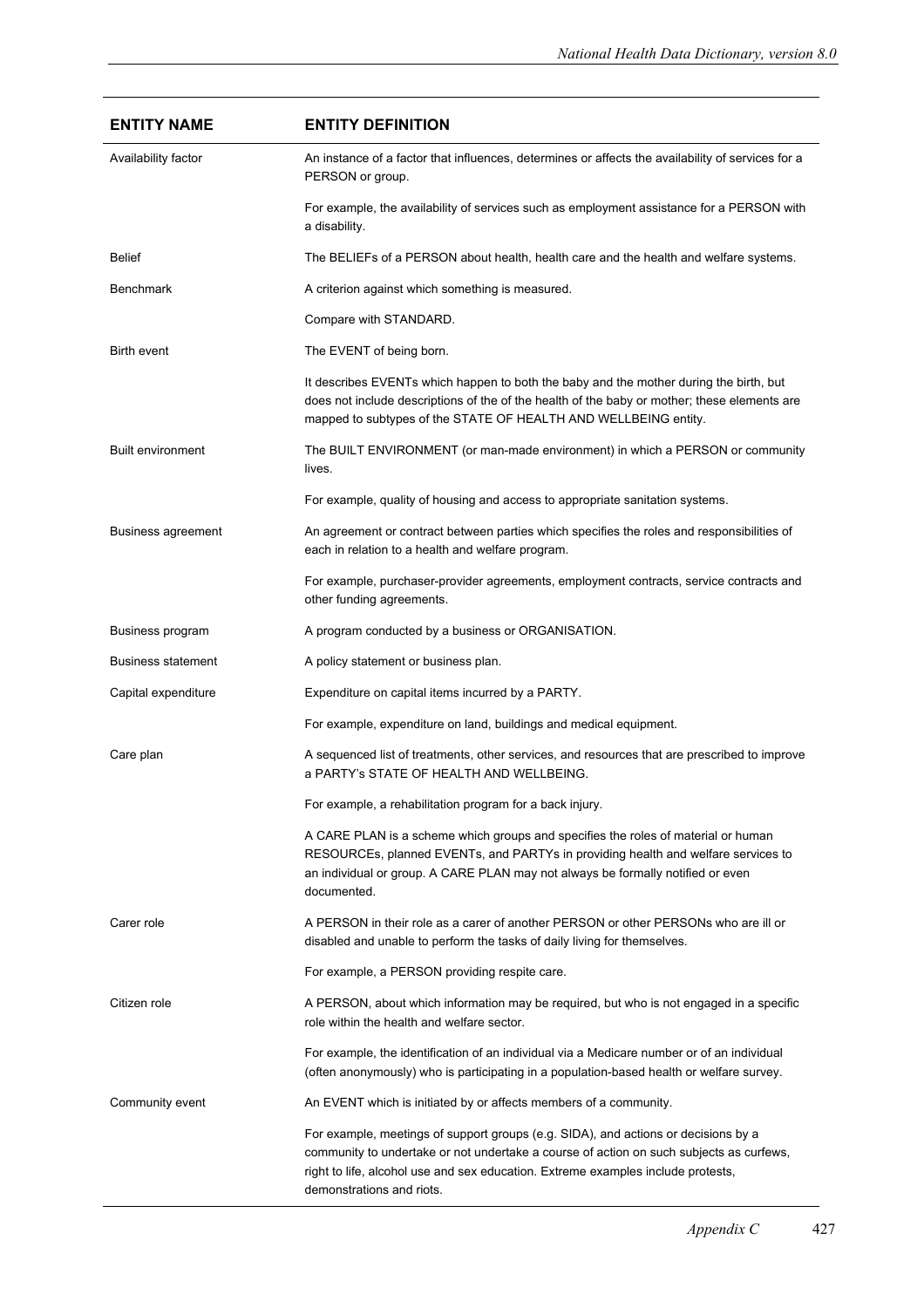| <b>ENTITY NAME</b>              | <b>ENTITY DEFINITION</b>                                                                                                                                                                                                                                                                                                                                                                                |
|---------------------------------|---------------------------------------------------------------------------------------------------------------------------------------------------------------------------------------------------------------------------------------------------------------------------------------------------------------------------------------------------------------------------------------------------------|
| Community organisation          | An ORGANISATION operating for the purpose of meeting community needs.                                                                                                                                                                                                                                                                                                                                   |
|                                 | For example, a religious, recreational, sporting or volunteer organisation.                                                                                                                                                                                                                                                                                                                             |
| Component health and wellbeing  | COMPONENT HEALTH AND WELLBEING is a single measure/assessment of the health<br>and wellbeing of a PERSON.                                                                                                                                                                                                                                                                                               |
|                                 | For example, diagnosis of an illness, disease or injury, self-assessed health status, financial<br>ability to buy food, and ability to look after oneself.                                                                                                                                                                                                                                              |
| Crisis event                    | An acute LIFE EVENT (such as the incidence or prevalence of disease or injury)<br>experienced by a PERSON.                                                                                                                                                                                                                                                                                              |
| Cultural characteristic         | A characteristic of a PERSON which identifies their religious, political, linguistic and ethnic<br>affiliations.                                                                                                                                                                                                                                                                                        |
| Cultural wellbeing              | Those aspects of a PERSON's or community's wellbeing that can be ascribed to cultural<br>factors.                                                                                                                                                                                                                                                                                                       |
| Death event                     | The EVENT of death.                                                                                                                                                                                                                                                                                                                                                                                     |
|                                 | Attributes of this entity would normally include such data elements as date, time and cause<br>of death.                                                                                                                                                                                                                                                                                                |
|                                 | The DEATH EVENT does not necessarily imply the end of all EVENTs relating to a<br>PERSON, since EVENTs such as organ donation and transmission of disease may still<br>occur.                                                                                                                                                                                                                           |
| Demographic characteristic      | A characteristic of a PERSON which contributes to the specification of the population or sub-<br>population to which they belong.                                                                                                                                                                                                                                                                       |
|                                 | For example, sex, country of birth, year of arrival in Australia, Indigenous status etc.                                                                                                                                                                                                                                                                                                                |
| Economic wellbeing              | Those aspects of a PERSON's or community's wellbeing that can be ascribed to economic<br>factors.                                                                                                                                                                                                                                                                                                       |
|                                 | For example, insufficient funds to support an acceptable standard of living.                                                                                                                                                                                                                                                                                                                            |
| <b>Education characteristic</b> | A characteristic of a PERSON which relates to their education.                                                                                                                                                                                                                                                                                                                                          |
|                                 | For example, highest qualification held and age at leaving school.                                                                                                                                                                                                                                                                                                                                      |
| <b>Education event</b>          | The instance of a PARTY educating another PARTY about the availability, knowledge and<br>access of health and welfare services.                                                                                                                                                                                                                                                                         |
|                                 | For example, school-based drug and alcohol education programs.                                                                                                                                                                                                                                                                                                                                          |
| Educational system              | The public or private provision of education services.                                                                                                                                                                                                                                                                                                                                                  |
|                                 | For example, the availability of kindergarten, primary school, secondary school and tertiary<br>education facilities in a locality or community.                                                                                                                                                                                                                                                        |
| Employment agreement            | An agreement or contract for employing a PERSON and being employed by a PARTY.                                                                                                                                                                                                                                                                                                                          |
|                                 | The EMPLOYMENT AGREEMENT normally involves two PARTYs, one in an employer role<br>and the in an employee role.                                                                                                                                                                                                                                                                                          |
| Environmental event             | A change in the environment which has an effect on one or more PARTYs.                                                                                                                                                                                                                                                                                                                                  |
|                                 | Although all EVENTs occur within an environment, the concept of an ENVIRONMENTAL<br>EVENT is an EVENT which has the environment (whether physical, chemical, biological,<br>social, economic, or cultural) as its principal focus. Examples of ENVIRONMENTAL<br>EVENTs include storms, floods and droughts, riots and war, spillage of hazardous<br>chemicals, liquids or gases and economic recession. |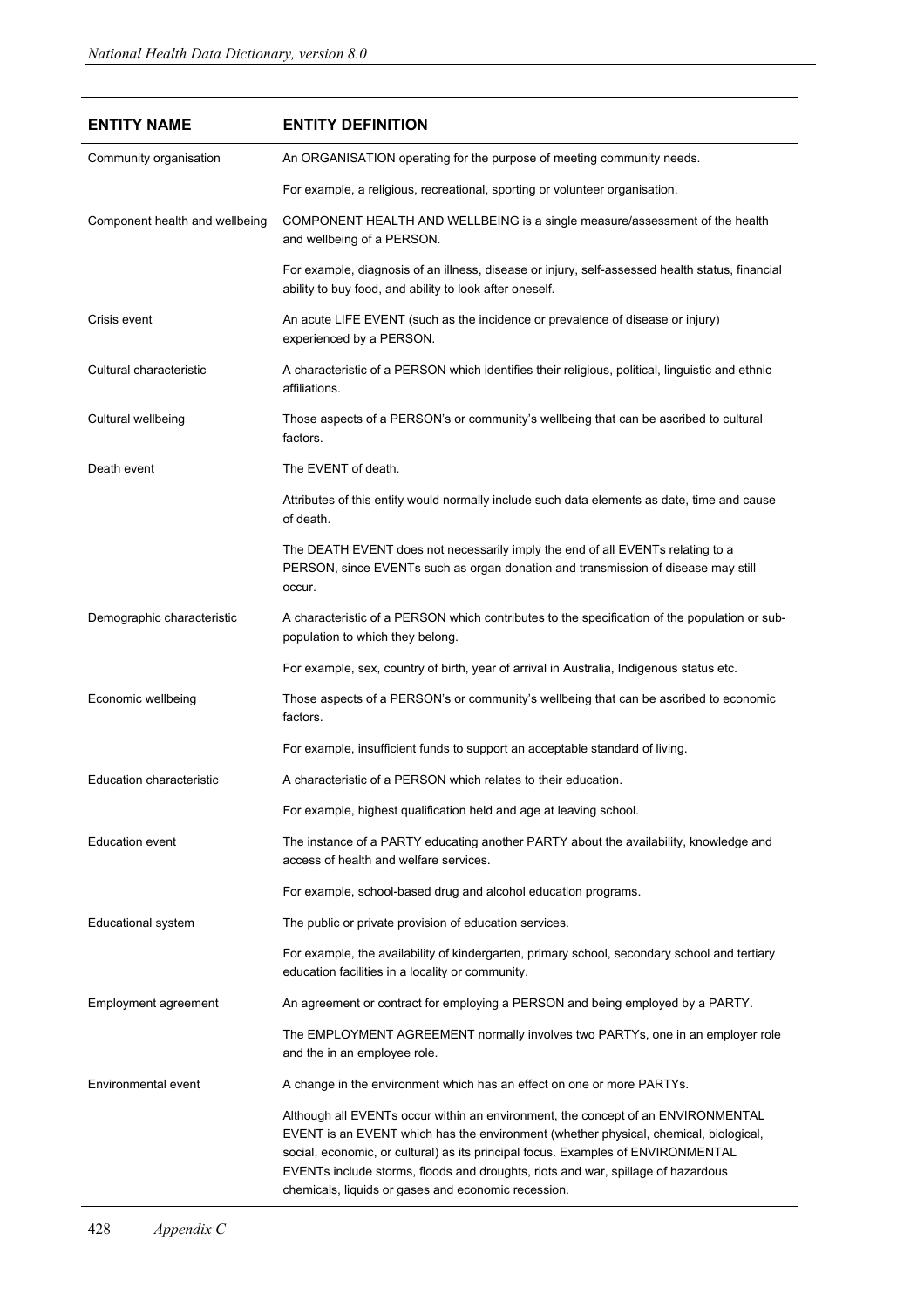| <b>ENTITY NAME</b>                        | <b>ENTITY DEFINITION</b>                                                                                                                                                                                                                                                                                                                                        |
|-------------------------------------------|-----------------------------------------------------------------------------------------------------------------------------------------------------------------------------------------------------------------------------------------------------------------------------------------------------------------------------------------------------------------|
| Event                                     | Something which happens to or with a PARTY.                                                                                                                                                                                                                                                                                                                     |
|                                           | This entity reflects the emphasis in the model on EVENTs which happen, and which may<br>trigger or influence other EVENTs. Since the model is also date and time stamped at<br>different instances in time, the model can track the development of people and their health<br>and welfare status and wellbeing.                                                 |
|                                           | EVENT is a major supertype entity in the National Health Information Model.                                                                                                                                                                                                                                                                                     |
| Exit/leave from service event             | The instance of an exit or period of leave by a PERSON from a SERVICE DELIVERY<br>SETTING.                                                                                                                                                                                                                                                                      |
|                                           | For example, a hospital separation or leave from a hospital/nursing home for an agreed<br>period of time.                                                                                                                                                                                                                                                       |
| Expectation                               | The EXPECTATIONs of a PERSON about health, health care and the health and welfare<br>systems.                                                                                                                                                                                                                                                                   |
| Expected outcome                          | A desired level of attainment to be achieved through one or more HEALTH AND WELFARE<br><b>SERVICE EVENTS.</b>                                                                                                                                                                                                                                                   |
|                                           | An outcome in the National Health Information Model most commonly relates to a PERSON<br>but may also be stated for a PARTY or ORGANISATION.                                                                                                                                                                                                                    |
| Expenditure                               | EXPENDITURE on capital items (land, buildings) or indirect EXPENDITURE (patient<br>transport, cleaning services) incurred by an ORGANISATION.                                                                                                                                                                                                                   |
| Family member role                        | A PERSON in their role as a family member.                                                                                                                                                                                                                                                                                                                      |
|                                           | For example, mother, father, guardian, child.                                                                                                                                                                                                                                                                                                                   |
|                                           | A family may or may not live within the same household.                                                                                                                                                                                                                                                                                                         |
| Financial resource item                   | The existence of funds and budgets to undertake activities.                                                                                                                                                                                                                                                                                                     |
|                                           | While this entity has no subtypes in the National Health Information Model, it is a major<br>component of health and welfare systems, and one which can and should be separately<br>modelled.                                                                                                                                                                   |
| <b>Functional wellbeing</b>               | The ability of a PERSON to perform the usual tasks of daily living and to carry out social<br>roles.                                                                                                                                                                                                                                                            |
| Funding agreement                         | An agreement between PARTYs for the provision and use of funds for a purpose.                                                                                                                                                                                                                                                                                   |
| Goal/objective                            | A statement of what is to be achieved in a shorter time frame, as compared with a longer<br>term VISION/MISSION.                                                                                                                                                                                                                                                |
| Health and welfare policy/plan            | A statement or document which may include a VISION, goals, objectives, directions for<br>development, priorities for action, actions to be taken, expected outcomes and performance<br>indicators in relation to HEALTH AND WELFARE PROGRAMs for particular PARTYs,<br>particular locations and particular periods in time.                                     |
|                                           | HEALTH AND WELFARE POLICY/PLAN is an entity subtype which reflects instances of<br>policies and plan which are made up of components (HEALTH AND WELFARE<br>POLICY/PLAN ELEMENTs). Other BUSINESS STATEMENTs will exist which are not<br>created for or by the health and welfare sectors but which still impact on a PARTY's STATE<br>OF HEALTH AND WELLBEING. |
| Health and welfare policy/plan<br>element | A component part of a HEALTH AND WELFARE POLICY/PLAN.                                                                                                                                                                                                                                                                                                           |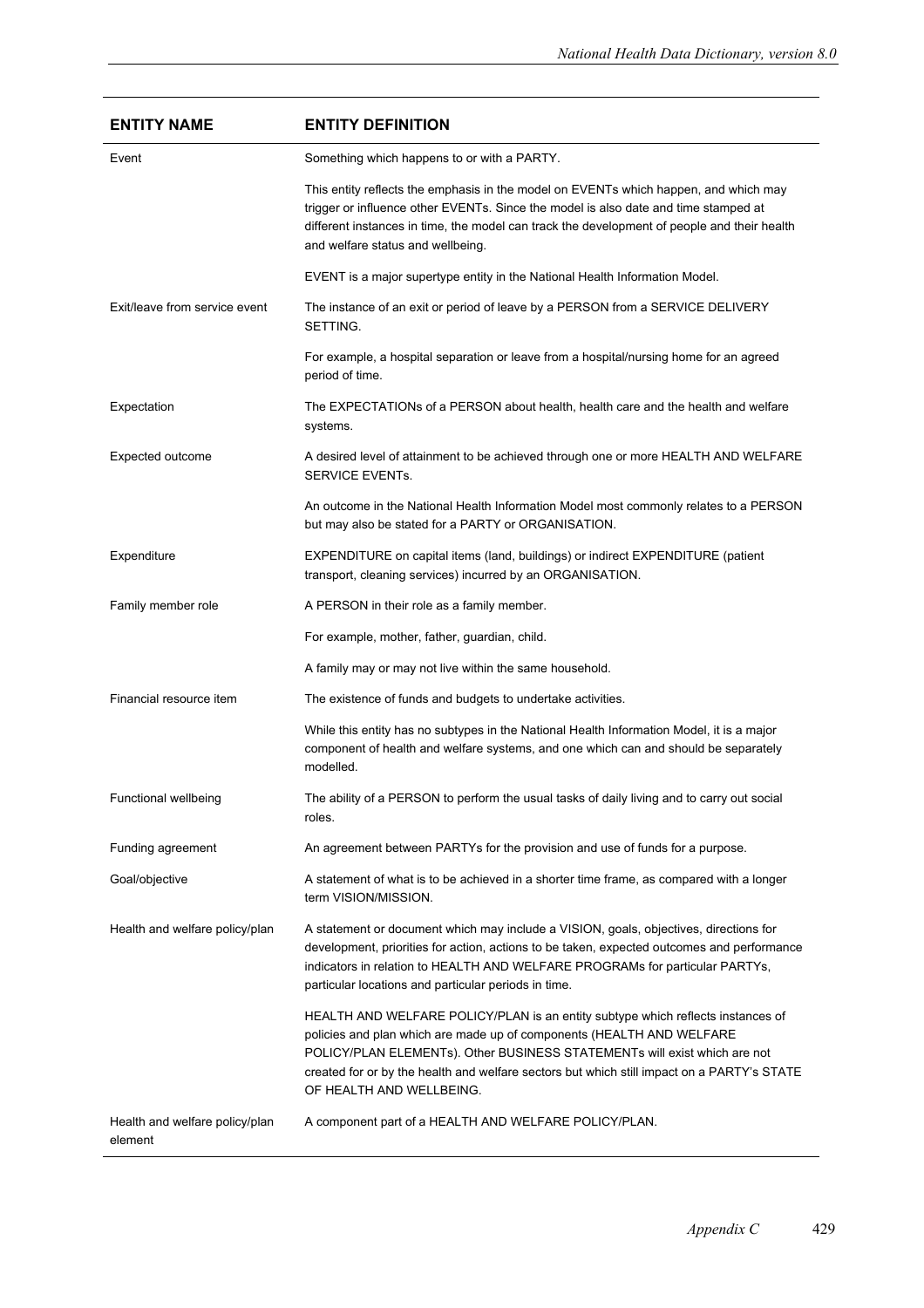| <b>ENTITY NAME</b>                    | <b>ENTITY DEFINITION</b>                                                                                                                                                                                                                                                                                                                                                    |
|---------------------------------------|-----------------------------------------------------------------------------------------------------------------------------------------------------------------------------------------------------------------------------------------------------------------------------------------------------------------------------------------------------------------------------|
| Health and welfare program            | A BUSINESS PROGRAM specifically created for or by the health and welfare sectors.                                                                                                                                                                                                                                                                                           |
|                                       | HEALTH AND WELFARE PROGRAM is an entity subtype which reflects instances of<br>programs which are made up of components (HEALTH AND WELFARE PROGRAM<br>ELEMENTs). Other BUSINESS PROGRAMs will exist which are not created for or by the<br>health and welfare sectors but which still impact on a PARTY's STATE OF HEALTH AND<br>WELLBEING.                                |
| Health and welfare program<br>element | A component of a HEALTH AND WELFARE PROGRAM.                                                                                                                                                                                                                                                                                                                                |
| Health and welfare service event      | An instance of an EVENT which is part of the delivery or receipt of health and welfare<br>services or care.                                                                                                                                                                                                                                                                 |
|                                       | These EVENTs include delivery of community programs, consultations with service<br>providers, diagnoses, treatment, operations, delivery of care and rehabilitation, delivery of<br>palliative care, counselling services, and voluntary care.                                                                                                                              |
| Health status                         | An instance of the state of health of an individual, group or population measured against<br>accepted standards.                                                                                                                                                                                                                                                            |
| Human resource item                   | An instance of people with capacity, capability and availability as RESOURCEs to provide<br>health and welfare services.                                                                                                                                                                                                                                                    |
|                                       | This entity will represent the instances of specialist service providers, nurses etc., but can<br>also accommodate voluntary carers as well as the potential to provide services, e.g. a<br>spouse who could care for a partner who became ill. The ideas of skills and expertise are<br>also included in this entity, providing a measure of both capacity and capability. |
|                                       | Data elements within this entity reflect the view of the ORGANISATION or employer as<br>compared with data elements within the PERSON ROLE entity which reflect the view of the<br>PERSON in their role as a specialist service provider, nurse etc.                                                                                                                        |
| Illness event                         | An acute or chronic LIFE EVENT experienced by a PERSON but not involving a HEALTH<br>AND WELFARE SERVICE EVENT.                                                                                                                                                                                                                                                             |
|                                       | For example, the incidence or prevalence of disease.                                                                                                                                                                                                                                                                                                                        |
| Information resource item             | An instance of information or knowledge which supports the health and welfare system.                                                                                                                                                                                                                                                                                       |
|                                       | This broad concept includes what is known about the human body from a medical and<br>scientific perspective, what is known about drugs and interventions, what is known about<br>other factors affecting wellbeing, etc. Research is a process which generates or refines<br>instances of this entity.                                                                      |
| Injury event                          | An acute LIFE EVENT experienced by a PERSON involving the occurrence of an injury but<br>not involving a HEALTH AND WELFARE SERVICE EVENT.                                                                                                                                                                                                                                  |
| Insurance/benefit characteristic      | A characteristic of a PERSON which relates to their health insurance or social security<br>status.                                                                                                                                                                                                                                                                          |
| Judicial system                       | Provision, availability and access to legal services within a community.                                                                                                                                                                                                                                                                                                    |
| Knowledge factor                      | An instance of a factor that influences, determines or affects a PARTY's state of knowledge<br>or cognisance, particularly of elements of wellbeing, health and welfare, and their services.                                                                                                                                                                                |
|                                       | For example, factors that influence 'How much a person knows about the risks from<br>smoking', 'How much a person knows about the availability of counselling services' and<br>How much a service provider knows about the latest technique for treating a particular<br>illness'.                                                                                          |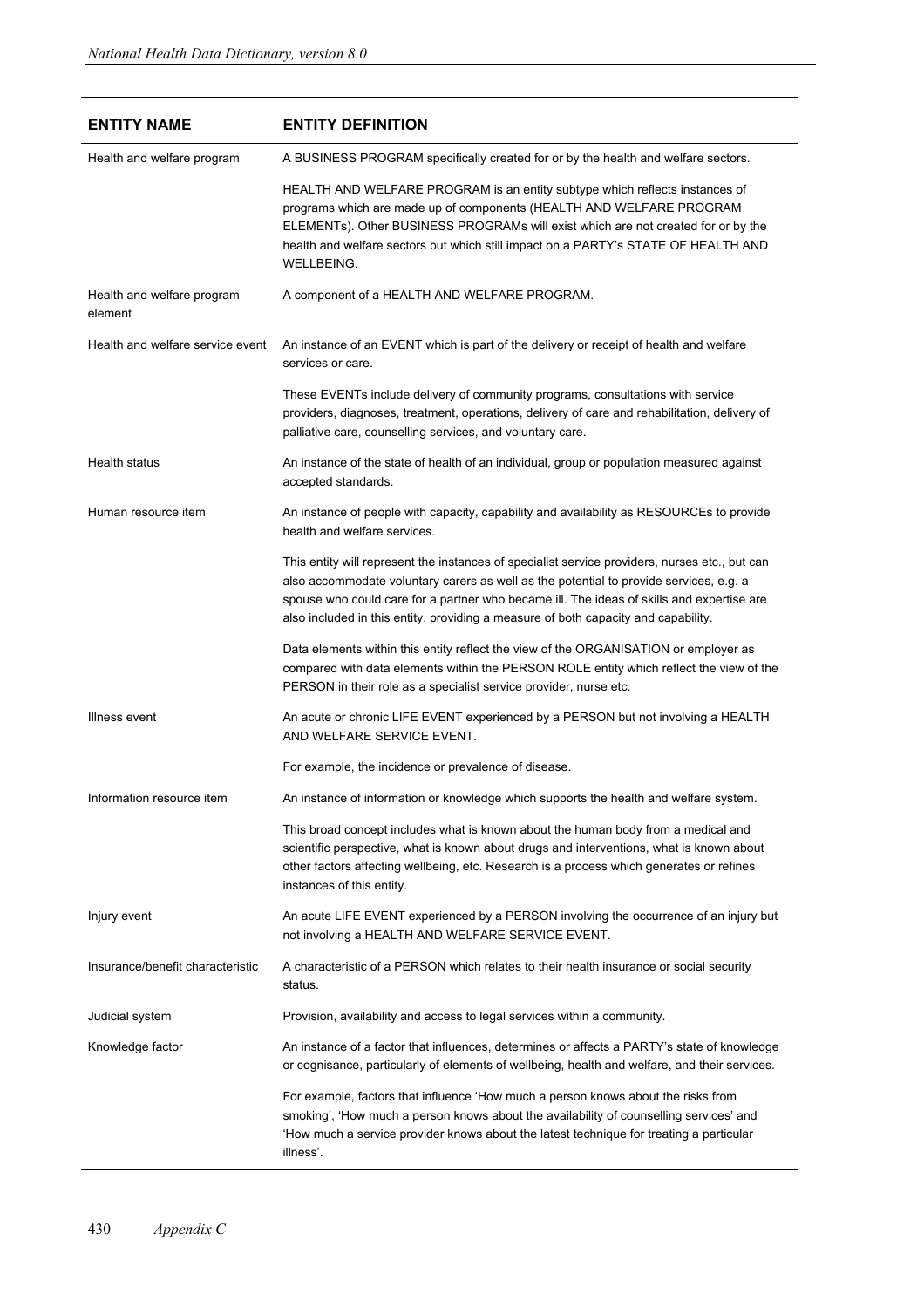| <b>ENTITY NAME</b>               | <b>ENTITY DEFINITION</b>                                                                                                                                                                                                                                                                                                                                                                                                                                                                                                                                                                                                                                                             |
|----------------------------------|--------------------------------------------------------------------------------------------------------------------------------------------------------------------------------------------------------------------------------------------------------------------------------------------------------------------------------------------------------------------------------------------------------------------------------------------------------------------------------------------------------------------------------------------------------------------------------------------------------------------------------------------------------------------------------------|
| Labour characteristic            | A characteristic of a PERSON which relates to the nature of their employment and labour<br>force status. It does not include information collected about a PERSON which relates to their<br>role as a service provider such as usual number of hours worked in a week or hours of<br>overtime.                                                                                                                                                                                                                                                                                                                                                                                       |
|                                  | For example, occupation, industry of employment.                                                                                                                                                                                                                                                                                                                                                                                                                                                                                                                                                                                                                                     |
| Legal characteristic             | A characteristic of a PERSON which relates to their legal status.                                                                                                                                                                                                                                                                                                                                                                                                                                                                                                                                                                                                                    |
|                                  | For example, ward of the State, held in custody.                                                                                                                                                                                                                                                                                                                                                                                                                                                                                                                                                                                                                                     |
| Legal status event               | An EVENT which changes a PARTY's legal status.                                                                                                                                                                                                                                                                                                                                                                                                                                                                                                                                                                                                                                       |
|                                  | For example, reaching 18 years of age, marriage or the decision by a review board or<br>tribunal to change an individual from 'involuntary' status to 'voluntary' status under the<br>Mental Health Act.                                                                                                                                                                                                                                                                                                                                                                                                                                                                             |
| Legally constituted organisation | An ORGANISATION established under law.                                                                                                                                                                                                                                                                                                                                                                                                                                                                                                                                                                                                                                               |
|                                  | LEGALLY CONSTITUTED ORGANISATIONs may be ORGANISATIONs in a one-to-one<br>relationship with a statute, (e.g. the Australian Institute of Health and Welfare and the<br>Australian Institute of Health and Welfare Act) or ORGANISATIONs that are examples of a<br>class of ORGANISATION established under and regulated by a statute (e.g. hospitals,<br>incorporated bodies).                                                                                                                                                                                                                                                                                                       |
| Life event                       | An instance of an EVENT which occurs to or with a PERSON during their life.                                                                                                                                                                                                                                                                                                                                                                                                                                                                                                                                                                                                          |
|                                  | The LIFE EVENT entity provides the means of identifying those things which happen during<br>a person's life which affect their STATE OF HEALTH AND WELLBEING and occur between<br>their BIRTH EVENT and their DEATH EVENT. This entity does not include events identified<br>elsewhere, e.g. HEALTH AND WELFARE SERVICE EVENTs, COMMUNITY,<br>ENVIRONMENTAL or RESEARCH EVENTs, but does include such things as puberty, the<br>onset of disease, the loss of employment etc. While the actual date and time when some of<br>these events occur may not need to be known or may not be able to be known, this entity<br>provides a means to consistently represent this information. |
| Lifestyle characteristic         | A behavioural attribute, trait or feature of a PERSON that describes an aspect of their<br>lifestyle.                                                                                                                                                                                                                                                                                                                                                                                                                                                                                                                                                                                |
|                                  | For example, cigarette smoking, participation in regular physical exercise, dietary habits, use<br>of illicit drugs etc.                                                                                                                                                                                                                                                                                                                                                                                                                                                                                                                                                             |
| Location                         | A site or position where something happens, or where a PERSON, group or<br>ORGANISATION is located, may be contacted, conducts their business etc.                                                                                                                                                                                                                                                                                                                                                                                                                                                                                                                                   |
|                                  | For example, an ADDRESS or geographical region.                                                                                                                                                                                                                                                                                                                                                                                                                                                                                                                                                                                                                                      |
| Material resource item           | An instance of a material RESOURCE.                                                                                                                                                                                                                                                                                                                                                                                                                                                                                                                                                                                                                                                  |
|                                  | For example, drugs, buildings, plant, operating theatres, organs, blood products.                                                                                                                                                                                                                                                                                                                                                                                                                                                                                                                                                                                                    |
| Mental wellbeing                 | The wellbeing of a PERSON, based on their mental state.                                                                                                                                                                                                                                                                                                                                                                                                                                                                                                                                                                                                                              |
|                                  | For example, test results, symptoms, diagnoses and self-perceived health status specific to<br>the mental state of a PERSON.                                                                                                                                                                                                                                                                                                                                                                                                                                                                                                                                                         |
| Natural environment              | The NATURAL ENVIRONMENT in which a PERSON or community lives.                                                                                                                                                                                                                                                                                                                                                                                                                                                                                                                                                                                                                        |
|                                  | For example, the quality of air, the quality of water and noise pollution.                                                                                                                                                                                                                                                                                                                                                                                                                                                                                                                                                                                                           |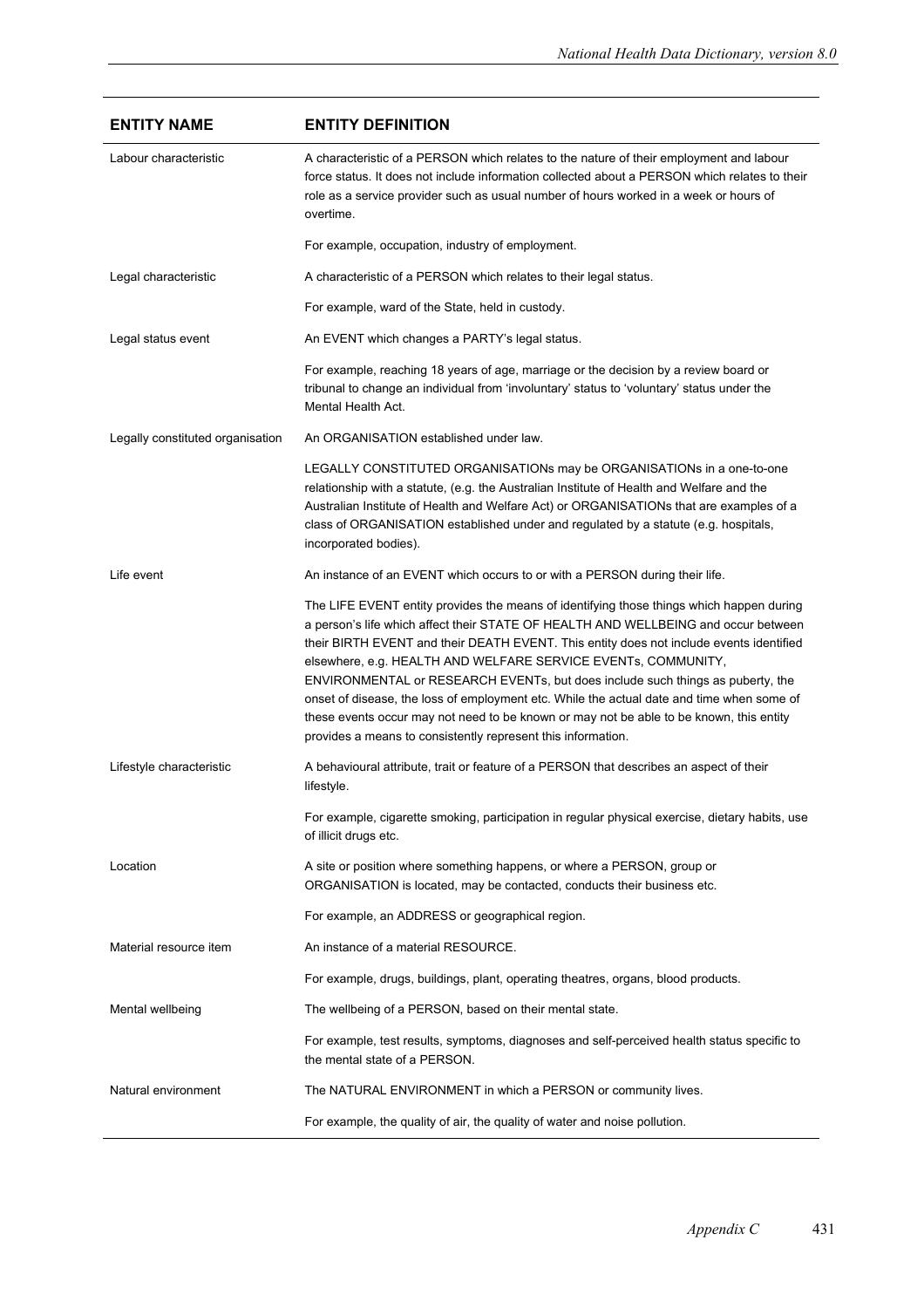| <b>ENTITY NAME</b>                        | <b>ENTITY DEFINITION</b>                                                                                                                                                                                                                                                                                                          |
|-------------------------------------------|-----------------------------------------------------------------------------------------------------------------------------------------------------------------------------------------------------------------------------------------------------------------------------------------------------------------------------------|
| Need/issue                                | The need for, or reason, a PARTY is seeking access to health and welfare services.                                                                                                                                                                                                                                                |
|                                           | For example, the need for emergency accommodation.                                                                                                                                                                                                                                                                                |
|                                           | In the National Health Information Model this entity is not intended to represent assessed<br>need (ASSESSMENT EVENT) as determined by a SERVICE PROVIDER. Nor does it<br>represent a STATE OF HEALTH AND WELLBEING of a PARTY once the assessment has<br>been made.                                                              |
| Non-acute event                           | A non-acute LIFE EVENT experienced by a PERSON but not involving a HEALTH AND<br><b>WELFARE SERVICE EVENT.</b>                                                                                                                                                                                                                    |
|                                           | For example, the prevalence of chronic disease such as diabetes or asthma.                                                                                                                                                                                                                                                        |
| Organisation                              | A business or administrative concern created for particular ends.                                                                                                                                                                                                                                                                 |
| Organisation characteristic               | A characteristic of an ORGANISATION (but unrelated to business factors).                                                                                                                                                                                                                                                          |
|                                           | For example, the nature of the business or reason for trading.                                                                                                                                                                                                                                                                    |
|                                           | This entity has been included in Version 2.0 of the National Health Information Model as a<br>reflection of the need for descriptive information about an ORGANISATION.                                                                                                                                                           |
| Organisation role                         | An instance of an ORGANISATION participating in a specific role in the health and welfare<br>sector.                                                                                                                                                                                                                              |
|                                           | For example, an ORGANISATION as a receiver of services or as a provider of services.                                                                                                                                                                                                                                              |
| Organisation sub-unit                     | A constituent part of an ORGANISATION.                                                                                                                                                                                                                                                                                            |
|                                           | ORGANISATION SUB-UNITs are normally the smaller components of organisations such as<br>departments, divisions, units and sections. ORGANISATION SUB-UNITs may exist in an<br>hierarchical structure.                                                                                                                              |
| Organisational setting                    | An instance of where an EVENT occurs, described in terms of the ORGANISATION.                                                                                                                                                                                                                                                     |
|                                           | For example, a hospital, a government department.                                                                                                                                                                                                                                                                                 |
| Other agreement                           | A BUSINESS AGREEMENT other than a FUNDING AGREEMENT or EMPLOYMENT<br>AGREEMENT.                                                                                                                                                                                                                                                   |
|                                           | For example, purchaser-provider agreements, and service contracts.                                                                                                                                                                                                                                                                |
| Other crisis event                        | An acute LIFE EVENT experienced by a PERSON but not involving an illness or injury, or a<br>HEALTH AND WELFARE SERVICE EVENT.                                                                                                                                                                                                     |
|                                           | For example, emergency accommodation needs and crisis counselling.                                                                                                                                                                                                                                                                |
| Other enabling factor                     | RESOURCEs are a major enabling factor in health and welfare. However, there are other<br>important enabling factors, e.g. access, knowledge and availability, which are recognised by<br>this entity.                                                                                                                             |
| Other event                               | An EVENT which is not a PERSON EVENT, HEALTH AND WELFARE SERVICE EVENT,<br>COMMUNITY EVENT, LEGAL STATUS EVENT, RESEARCH EVENT or<br>ENVIRONMENTAL EVENT.                                                                                                                                                                         |
| Other health and welfare service<br>event | A HEALTH AND WELFARE SERVICE EVENT other than a REQUEST FOR/ENTRY INTO<br>SERVICE EVENT, SERVICE PROVISION EVENT, EXIT/LEAVE FROM SERVICE EVENT,<br>ASSESSMENT EVENT, SCREENING EVENT, EDUCATION EVENT, ADVOCACY EVENT,<br>PLANNING EVENT, SURVEILLANCE/MONITORING EVENT, SERVICE SUPPORT EVENT<br>or PAYMENT/CONTRIBUTION EVENT. |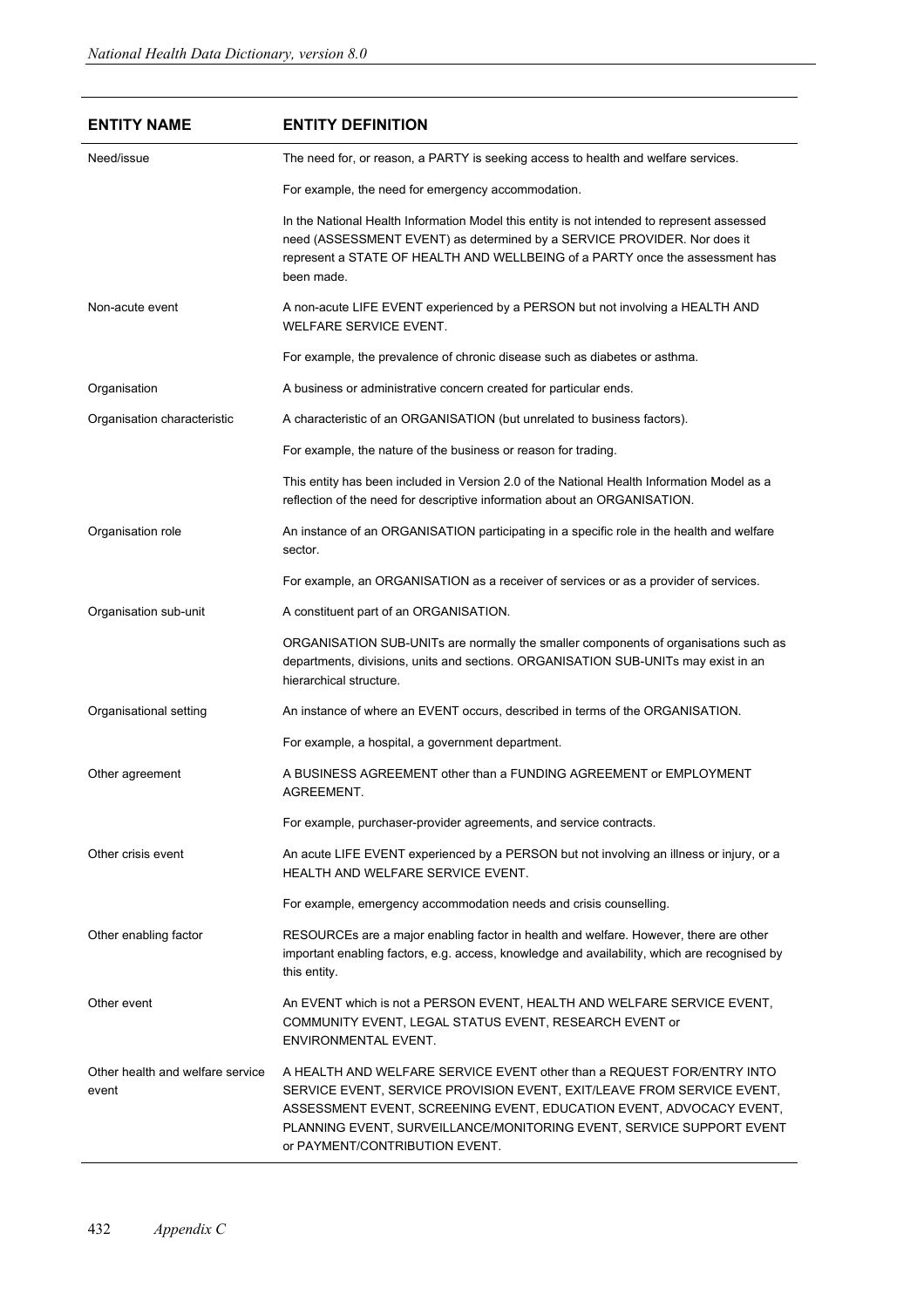| <b>ENTITY NAME</b>          | <b>ENTITY DEFINITION</b>                                                                                                                                                                                                                                                                                                                                           |
|-----------------------------|--------------------------------------------------------------------------------------------------------------------------------------------------------------------------------------------------------------------------------------------------------------------------------------------------------------------------------------------------------------------|
| Other life event            | A LIFE EVENT that a PERSON experiences other than a SELF HELP EVENT or CRISIS<br>EVENT (such as illness or injury).                                                                                                                                                                                                                                                |
|                             | For example, events relating to starting employment, beginning school, pregnancy,<br>menstruation or adoption.                                                                                                                                                                                                                                                     |
| Other organisation role     | An instance of an ORGANISATION ROLE within the health and welfare sector which is not<br>as a service provider, service funder or a service purchaser.                                                                                                                                                                                                             |
| Other person characteristic | A characteristic of a PERSON other than a DEMOGRAPHIC CHARACTERISTIC,<br>PHYSICAL CHARACTERISTIC, LABOUR CHARACTERISTIC, LIFESTYLE<br>CHARACTERISTIC, EDUCATION CHARACTERISTIC, SOCIAL CHARACTERISTIC,<br>CULTURAL CHARACTERISTIC, PARENTING CHARACTERISTIC,<br>ACCOMMODATION/HOUSING CHARACTERISTIC, INSURANCE/BENEFIT<br>CHARACTERISTIC or LEGAL CHARACTERISTIC. |
| Other person role           | The role of a PERSON other than as a citizen, family member, carer, advocate, service<br>provider or as a provider of RESOURCEs.                                                                                                                                                                                                                                   |
| Other policy/plan element   | Policy and planning elements other than those identified by the HEALTH AND WELFARE<br>POLICY/PLAN ELEMENT subtypes (VISION/MISSION, GOAL/OBJECTIVE, PRIORITY,<br>and PERFORMANCE INDICATORS).                                                                                                                                                                      |
| Other role                  | A ROLE other than a PARTY RELATIONSHIP ROLE, PERSON ROLE, PARTY GROUP<br>ROLE, ORGANISATION ROLE, RECIPIENT ROLE, SERVICE PROVIDER ROLE or<br><b>RESEARCH ROLE.</b>                                                                                                                                                                                                |
|                             | An expanded list of subtypes relating to PERSONs, PARTY GROUPs and<br>ORGANISATIONs can be found within the entities PERSON ROLE and ORGANISATION<br>ROLE.                                                                                                                                                                                                         |
| Other setting               | An instance of where, in generic terms, something happens which is not an<br>ORGANISATIONAL SETTING or a SERVICE DELIVERY SETTING.                                                                                                                                                                                                                                 |
|                             | For example, at home, on a sports field, or at work.                                                                                                                                                                                                                                                                                                               |
| Other social environment    | The social environment in which a PERSON or community lives other than the JUDICIAL<br>SYSTEM, the EDUCATIONAL SYSTEM or a COMMUNITY ORGANISATION.                                                                                                                                                                                                                 |
|                             | For example, the political, economic and cultural environments.                                                                                                                                                                                                                                                                                                    |
| Outcome                     | A recorded change in the wellbeing of a PARTY which is expected or presumed to be, or to<br>have been, caused by a HEALTH AND WELFARE SERVICE EVENT.                                                                                                                                                                                                               |
| Parenting characteristic    | A characteristic of a PERSON which relates to their role as parents.                                                                                                                                                                                                                                                                                               |
|                             | For example, breastfeeding a baby, number of children, and use of child care facilities.                                                                                                                                                                                                                                                                           |
| Party                       | Those PERSONs, groups or ORGANISATIONs who are part of the health and welfare<br>systems, including those who are known to the system and those who are of interest to it.<br>Essentially, this includes all persons in Australia.                                                                                                                                 |
|                             | For example, a PARTY as a recipient of services, provider of services, purchaser of<br>services, or funder of services.                                                                                                                                                                                                                                            |
| Party group                 | An instance of a number of PARTYs, normally PERSONs, considered as a collective unit.                                                                                                                                                                                                                                                                              |
|                             | For example, families, communities and tribes. The Australian population, or sub-<br>populations within it, are represented in the model as a PARTY GROUP.                                                                                                                                                                                                         |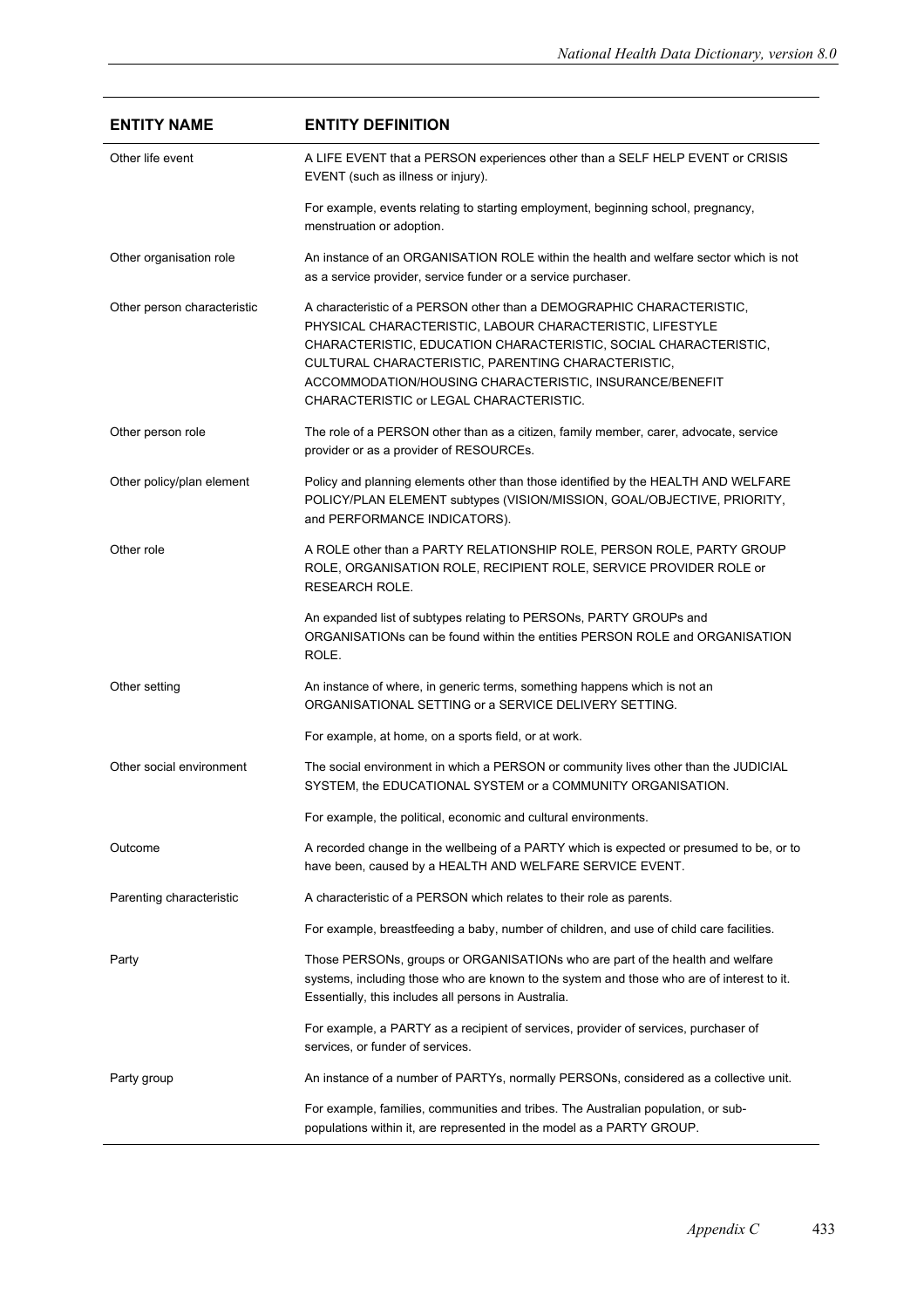| <b>ENTITY NAME</b>         | <b>ENTITY DEFINITION</b>                                                                                                                                                                                                                                                                                                         |
|----------------------------|----------------------------------------------------------------------------------------------------------------------------------------------------------------------------------------------------------------------------------------------------------------------------------------------------------------------------------|
| Party group characteristic | A characteristic of a PARTY GROUP (apart from those associated with an individual or<br>those which are derived from aggregating PERSON data).                                                                                                                                                                                   |
|                            | For example, the main language spoken or religious affiliation of a community.                                                                                                                                                                                                                                                   |
|                            | This entity has been included in Version 2.0 of the National Health Information Model as a<br>reflection of the possible need for descriptive information about a PARTY GROUP.                                                                                                                                                   |
| Party group role           | An instance of a PARTY GROUP participating in a ROLE within the health and welfare<br>sector.                                                                                                                                                                                                                                    |
| Party role                 | An instance of a PARTY participating in a ROLE in the health and welfare sector.                                                                                                                                                                                                                                                 |
|                            | The concept of PARTY ROLE in the National Health Information Model provides for different<br>PERSONs, groups and ORGANISATIONs to have different ROLEs at different times. Some<br>of these ROLEs refer to service delivery, planning, RESOURCE allocation or agreements.                                                        |
| Party relationship role    | An instance of a relationship between PARTYs which is relevant to an EVENT.                                                                                                                                                                                                                                                      |
|                            | Many of these relationships have been expanded in Version 2.0 of the National Health<br>Information Model and are now found within the expanded entities PARTY ROLE, PARTY<br>GROUP ROLE and ORGANISATION ROLE.                                                                                                                  |
| Payment/contribution event | The instance of a PARTY making a payment or contribution as part of their involvement in a<br>HEALTH AND WELFARE SERVICE EVENT.                                                                                                                                                                                                  |
|                            | For example, a Medicare payment or a private health fund payment.                                                                                                                                                                                                                                                                |
| Performance goal           | A level of performance against which the performance of a PARTY ROLE will be judged.                                                                                                                                                                                                                                             |
| Performance indicator      | A measure of performance.                                                                                                                                                                                                                                                                                                        |
|                            | A PERFORMANCE INDICATOR is used to assess performance against goals and targets.<br>PERFORMANCE INDICATOR includes the alternate term of key performance indicators or<br>KPIs.                                                                                                                                                  |
| Person                     | An individual human being.                                                                                                                                                                                                                                                                                                       |
|                            | A PERSON is identified by the ROLE they play. Refer to subtypes within the entity PERSON<br>ROLE. A PERSON will possess a range of characteristics and views. Refer to subtypes<br>within the entity PERSON CHARACTERISTIC and PERSON VIEW, respectively.                                                                        |
| Person characteristic      | Features which characterise a PERSON.                                                                                                                                                                                                                                                                                            |
|                            | A PERSON CHARACTERISTIC is either a DEMOGRAPHIC CHARACTERISTIC,<br>PHYSICAL CHARACTERISTIC, LABOUR CHARACTERISTIC, LIFESTYLE<br>CHARACTERISTIC, EDUCATION CHARACTERISTIC, SOCIAL CHARACTERISTIC,<br>PARENTING CHARACTERISTIC, ACCOMMODATION/HOUSING CHARACTERISTIC,<br>INSURANCE/BENEFIT CHARACTERISTIC or LEGAL CHARACTERISTIC. |
|                            | This entity reflects the emphasis on the PERSON in the National Health Information Model.                                                                                                                                                                                                                                        |
| Person event               | An EVENT which happens to a PERSON which affects their STATE OF HEALTH AND<br>WELLBEING from the time of their birth until their death.                                                                                                                                                                                          |
| Person role                | An individual in a ROLE as distinct from a PARTY GROUP ROLE or an ORGANISATION<br>ROLE.                                                                                                                                                                                                                                          |
|                            | For example, a PERSON ROLE as a receiver of services, as a provider of services, as a<br>RESOURCE worker within the health and welfare sector etc.                                                                                                                                                                               |
|                            | The expansion of the PERSON ROLE entity replaces Person Identifier as a subtype of<br>PERSON CHARACTERISTIC from Version 1.0 of the National Health Information Model.                                                                                                                                                           |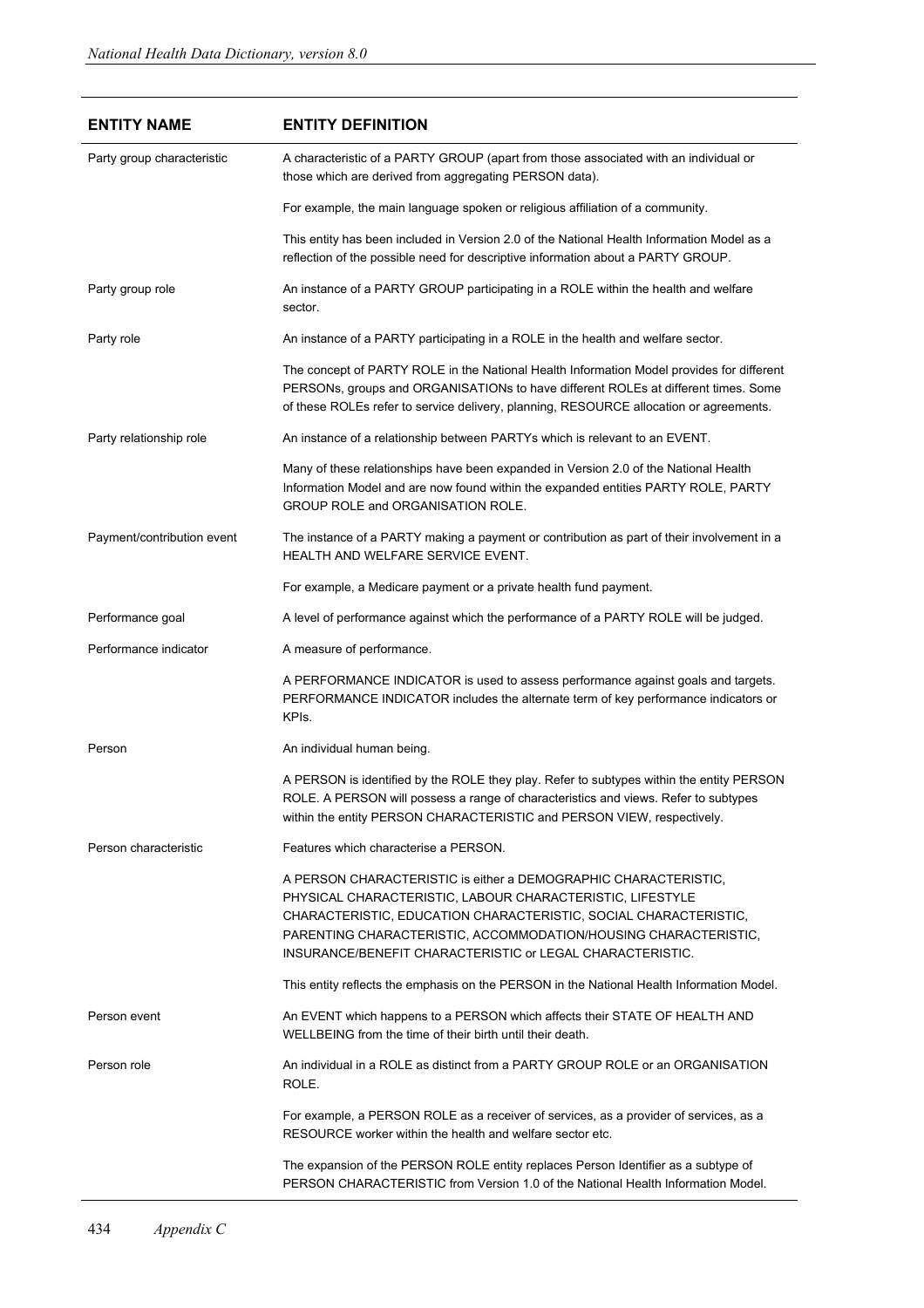| <b>ENTITY NAME</b>                      | <b>ENTITY DEFINITION</b>                                                                                                                                  |
|-----------------------------------------|-----------------------------------------------------------------------------------------------------------------------------------------------------------|
| Person view                             | The ATTITUDEs, BELIEFs, EXPECTATIONs and VALUEs of an individual in relation to<br>health, health care and the health and welfare systems.                |
| Physical characteristic                 | A characteristic of a PERSON which relates to their physical, chemical and biological<br>characteristics.                                                 |
|                                         | For example, height, weight, allergies.                                                                                                                   |
| Physical environment                    | The physical environment in which a PERSON or community lives.                                                                                            |
|                                         | For example, air and water quality, noise pollution, quality of housing, sanitation.                                                                      |
| Physical wellbeing                      | The wellbeing of a PERSON based on their physical, chemical and biological state.                                                                         |
| Planning event                          | The instance of a PARTY planning an EVENT.                                                                                                                |
| Priority                                | Something given special attention, normally involving special precedence over others.                                                                     |
| Program activity                        | An identified action to be taken as part of a program or plan.                                                                                            |
|                                         | This is distinct from the National Health Information Model entity of EVENT, which is the<br>actual instance or occurrence of these activities.           |
| Program evaluation                      | A process conducted as part of a program or plan to determine the extent to which the<br>program or plan achieved its GOAL/OBJECTIVE.                     |
| Program strategy                        | An intended course of action to be conducted as part of a program or plan.                                                                                |
| Recipient role                          | An instance of a ROLE a PARTY (usually a PERSON), as a recipient of services or care,<br>plays in EVENTs.                                                 |
|                                         | For example, a patient, client, consumer, customer.                                                                                                       |
| Recurrent expenditure                   | EXPENDITURE incurred by a PARTY on a recurring basis for the provision of services,<br>excluding CAPITAL EXPENDITURE, but including indirect EXPENDITURE. |
| Request for/entry into service<br>event | An instance of a request for services or an entry into a SERVICE DELIVERY SETTING from<br>one service provider to another.                                |
| Research event                          | An instance of a PARTY undertaking research of interest to the health and welfare sector.                                                                 |
| Research role                           | An instance of a ROLE a PARTY plays in research activities.                                                                                               |
| Resource                                | The material necessary for an activity.                                                                                                                   |
|                                         | For example, buildings, reusable and consumable items, financial RESOURCEs and people,<br>and the information or knowledge required.                      |
| Resource role                           | An instance of a ROLE a PERSON plays in the management, allocation and use of<br><b>RESOURCES.</b>                                                        |
|                                         | For example, a manager, a cleaner, a computer programmer.                                                                                                 |
|                                         | A PERSON in a RESOURCE ROLE excludes individuals providing health and welfare<br>services.                                                                |
| Screening event                         | An instance of a PARTY's involvement in a SCREENING EVENT.                                                                                                |
|                                         | For example, mammographic screening, a Pap smear.                                                                                                         |
| Self help event                         | A PERSON actively seeking help, education or assistance or participating in activities of<br>interest to the health and welfare sector.                   |
|                                         | For example, attending a quit-smoking course or modifying one's diet.                                                                                     |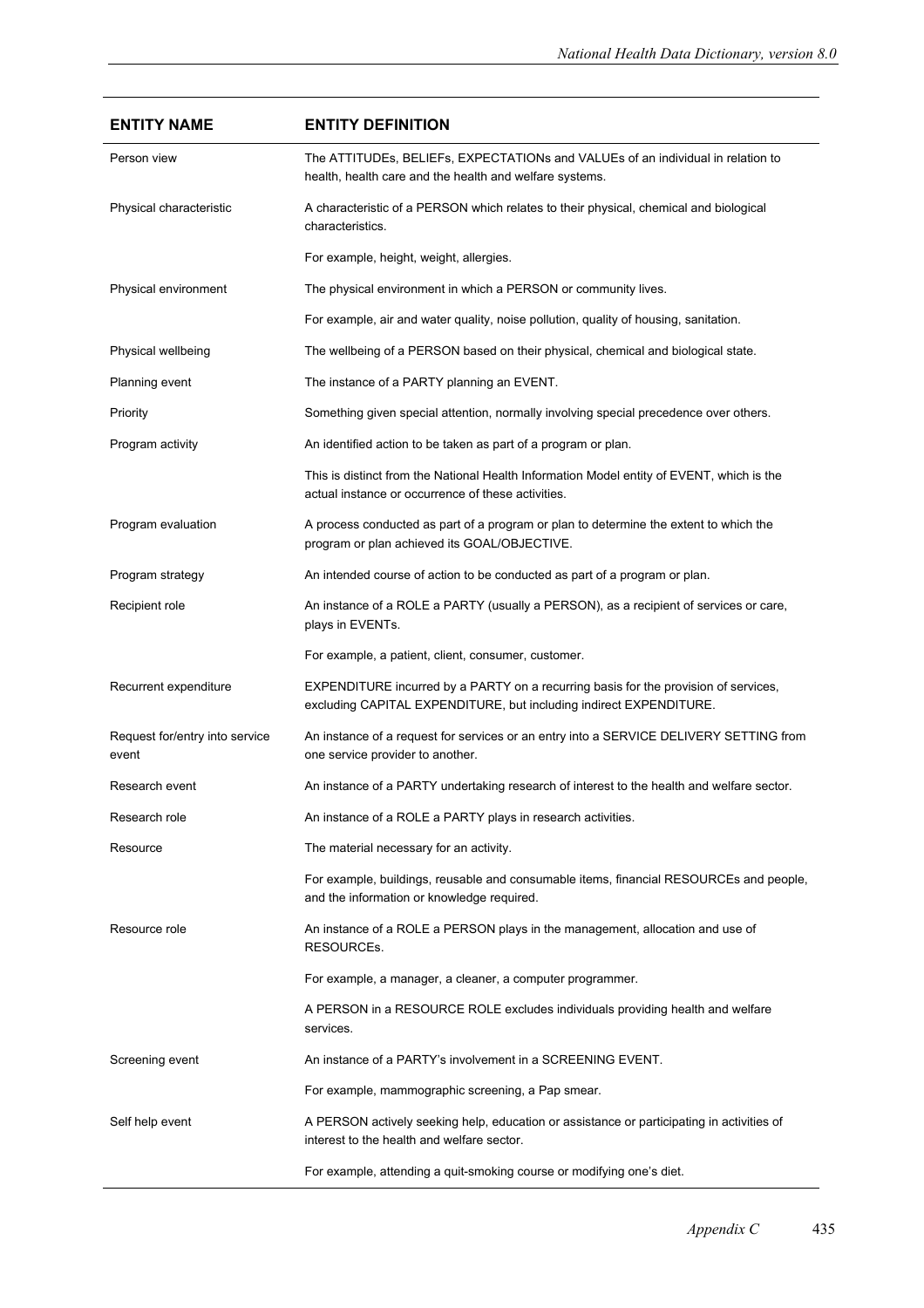| <b>ENTITY NAME</b>       | <b>ENTITY DEFINITION</b>                                                                                                                                                                                                                                             |
|--------------------------|----------------------------------------------------------------------------------------------------------------------------------------------------------------------------------------------------------------------------------------------------------------------|
| Service delivery setting | A description of a setting where health and welfare services are delivered.                                                                                                                                                                                          |
|                          | For example, a birthing centre, child care centre or hospital emergency department.                                                                                                                                                                                  |
| Service funder role      | An instance of a role an ORGANISATION, as a health and welfare service funder, plays in<br>EVENTs.                                                                                                                                                                   |
| Service provider role    | The instance of a role, a PERSON, PARTY GROUP or ORGANISATION plays in the<br>provision of health and welfare services, or the health and welfare services that a PERSON,<br>PARTY GROUP or ORGANISATION provides.                                                   |
|                          | This includes PERSONs, PARTY GROUPs, and ORGANISATIONs that are formally<br>nominated as service providers (e.g. nurses and general practitioners) and PERSONs,<br>PARTY GROUPs, and ORGANISATIONs that provide voluntary or informal care.                          |
| Service provision event  | An instance of the provision of a HEALTH AND WELFARE SERVICE EVENT by a service<br>provider to a PERSON or PARTY GROUP.                                                                                                                                              |
|                          | For example, treatment, conducting tests, or counselling.                                                                                                                                                                                                            |
| Service purchaser role   | An instance of a role an ORGANISATION, as a health and welfare service purchaser, plays<br>in EVENTs.                                                                                                                                                                |
| Service support event    | A planned or actual event which occurs within the domain of a service provider but which is<br>not directly related to the care of PERSON.                                                                                                                           |
|                          | For example, recruitment, building material acquisition, or building maintenance.                                                                                                                                                                                    |
| Setting                  | A description of where something happens.                                                                                                                                                                                                                            |
|                          | SETTING differs from LOCATION in the National Health Information Model, as an EVENT<br>may occur at the LOCATION of 'Corner of Jones and Smith Streets, SomeCity, WA' (the<br>LOCATION), but it may be better known and more relevant as 'a hospital' (the SETTING). |
| Social characteristic    | A specific social characteristic of a PERSON.                                                                                                                                                                                                                        |
|                          | For example, marital status, language spoken in the home, or next of kin.                                                                                                                                                                                            |
| Social environment       | The social environment in which a PERSON or community lives, including the JUDICIAL<br>SYSTEM, the EDUCATIONAL SYSTEM or a COMMUNITY ORGANISATION.                                                                                                                   |
| Social wellbeing         | The wellbeing of a PERSON, based on their interaction with other people.                                                                                                                                                                                             |
|                          | For example, a PERSON's experience with discrimination, racism, violence, family-related<br>matters, gambling or drinking problems.                                                                                                                                  |
| Specific resource item   | The RESOURCEs used in the production and delivery of health and welfare services, be<br>they material, financial, human or informational.                                                                                                                            |
|                          | The SPECIFIC RESOURCE ITEM entity provides for the actual instances of these<br>RESOURCEs.                                                                                                                                                                           |
| Spiritual wellbeing      | The wellbeing of a person, based on their perception of, or relationship to, sacred or<br>religious theory.                                                                                                                                                          |
| Standard                 | An accepted or approved example of something against which others are judged or<br>measured.                                                                                                                                                                         |
|                          | Compare with BENCHMARK.                                                                                                                                                                                                                                              |